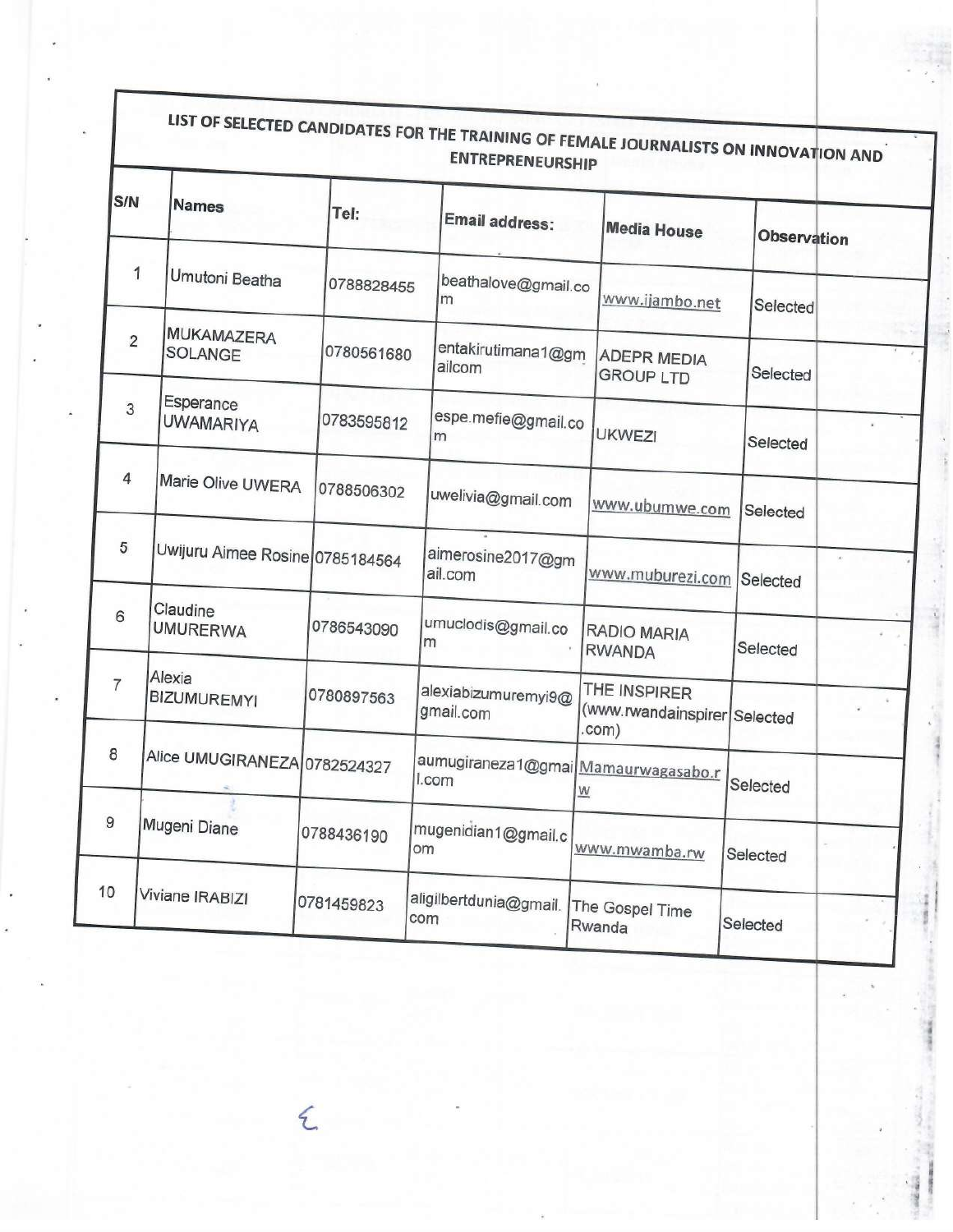| S/N                                     |  | LIST OF NON-SELECTED CANDIDATES FOR THE TRAINING OF FEMALE JOURNALISTS ON INNOVATION AND<br><b>Names</b> |            | Tel:       |                               |                                                             |                        |                    |                                                                                            |                                                                                                                           |
|-----------------------------------------|--|----------------------------------------------------------------------------------------------------------|------------|------------|-------------------------------|-------------------------------------------------------------|------------------------|--------------------|--------------------------------------------------------------------------------------------|---------------------------------------------------------------------------------------------------------------------------|
|                                         |  |                                                                                                          |            |            |                               | Email address:                                              |                        | <b>Media House</b> |                                                                                            | Observation                                                                                                               |
| Marie Louise<br>1<br><b>MUKANYANDWI</b> |  |                                                                                                          | 788820641  |            | mukanyandwi06@gm<br>ail.com   |                                                             | INGENZINYAYO.<br>COM   |                    | Not selected because<br>she attehnded training<br>on communicable<br>diseases in june 2020 |                                                                                                                           |
| 2<br>Ineza Leontine                     |  |                                                                                                          | 789573582  |            | inezaleontine17@gma<br>il.com |                                                             | <b>ENERGY Radio</b>    |                    | Not selected because<br>she atterinded training<br>on family planning in<br>june 2020      |                                                                                                                           |
| 3<br>Muteteri Leonille                  |  |                                                                                                          | 0782578210 |            | leonillemuteteri1991          |                                                             | <b>RADIO ISHINGIRO</b> |                    | Recommendation letter<br>is not relevant to the<br>training tittle                         |                                                                                                                           |
| $\overline{4}$                          |  | Umurerwa Emma-<br>Marie                                                                                  |            | 0788753543 |                               | emmadukunda@gmail <b>oogmail</b> ticanews.com               |                        |                    |                                                                                            | Not selected because<br>she attennded training<br>on communicable<br>diseases in june 2020                                |
| 5                                       |  | Iradukunda Elisabeth<br>(Isabella)                                                                       |            | 0787001951 |                               | ira.isabella15@gmail.c<br>om                                |                        | Topafricanews.com  |                                                                                            | Not selected because<br>she attennded training<br>on family planning in<br>june 2020                                      |
| 6                                       |  | <b>NIKUZE JOSIANE</b><br><b>BAMUREKE</b>                                                                 |            | 0787823631 |                               | nikuzejosiane60@gm<br>ail.com.                              |                        | <b>LIFE RADIO</b>  |                                                                                            | Not selected because<br>she attennded training<br>on communicable<br>diseases in june 2020                                |
| 7                                       |  | <b>UMUFASHA</b><br><b>FABIOLA</b>                                                                        |            | 0783375368 |                               | fabiolamorgan26@gm<br>ail.com                               |                        | <b>BTN TV</b>      |                                                                                            | Recommendation letter<br>is not relevant to the<br>training tittle                                                        |
| 8                                       |  | <b>IDUKUNDA</b><br><b>KAYIHURA Emma</b><br>Sabine                                                        |            | 0784323664 | om                            | idukusabine@gmail.c                                         |                        | <b>FINE FM</b>     |                                                                                            | She attended training in<br>last six months ago and<br>Recommendation letter<br>is not relevant to the<br>training tittle |
|                                         |  | Liliane KALIZA                                                                                           |            | 0787427254 |                               | kalizlily@gmail.com                                         |                        | Zaburi Nshya       |                                                                                            | Not selected because<br>she attended training on<br>Justice reporting<br>september 2020                                   |
|                                         |  | MUJAWAMARIYA<br>Josephine                                                                                |            | 0788795685 | om                            | josephamu9@gmail.c                                          |                        | itaranews.com      | Not selected because<br>she attended training on<br>Justice reporting<br>september 2020    |                                                                                                                           |
|                                         |  | Anathalie<br><b>NYIRANGABO</b>                                                                           |            | 0784112852 | com                           | ngabonathalie@gmail.                                        |                        | www.igisabo.rw     | Not selected because<br>she attennded training<br>on communicable<br>diseases in juhe 2020 |                                                                                                                           |
|                                         |  | Adelphine<br><b>UWONKUNDA</b>                                                                            |            | 0787894181 |                               | addy.uwonkunda@gm $\Big _{\hbox{\scriptsize{Radio Salus}}}$ |                        |                    | Not selected because<br>she attended training on<br>Family planning<br>reporting june 2020 |                                                                                                                           |

4

 $\tilde{u}$ 

 $\blacksquare$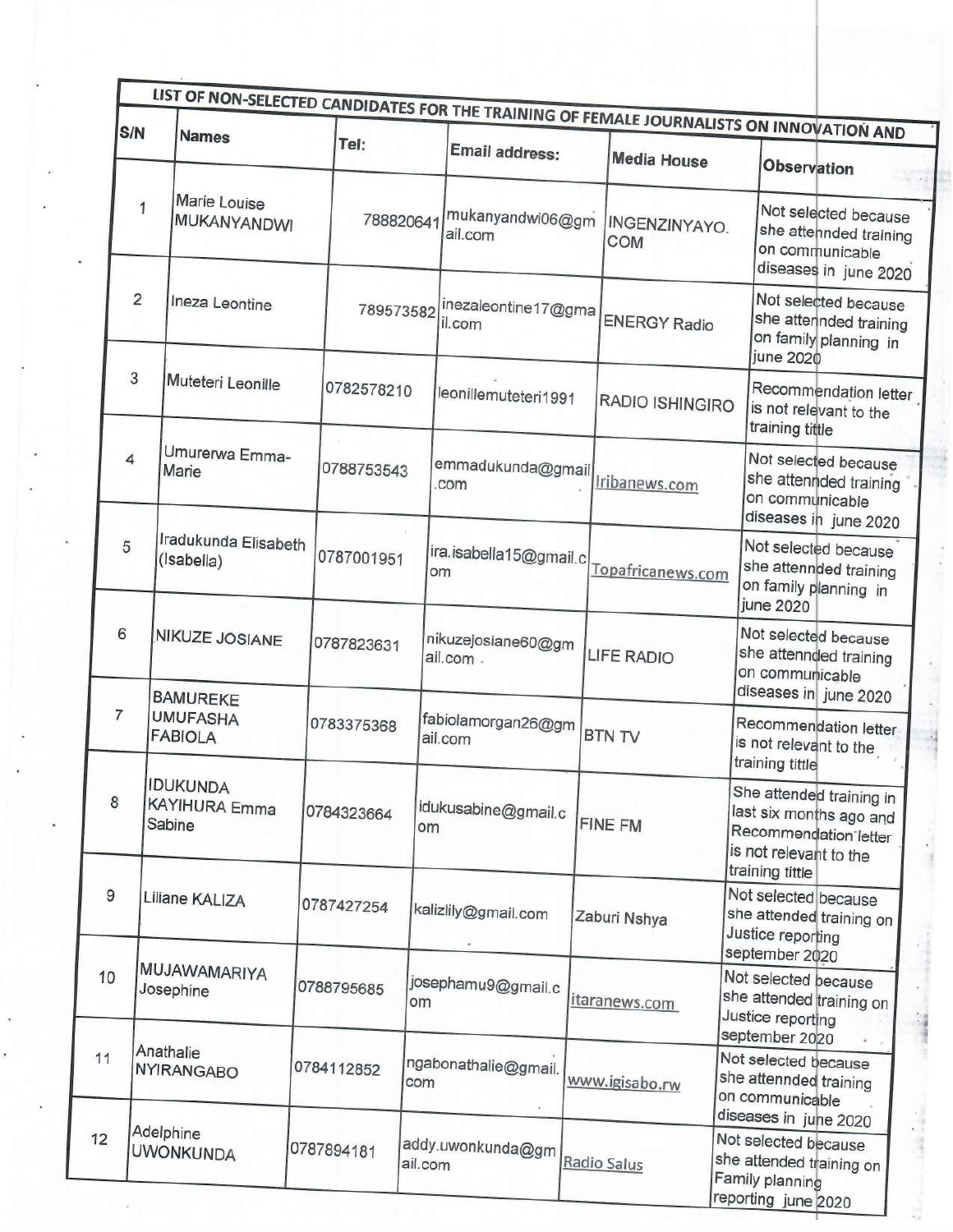| 13 | ABAWEDAWE<br><b>IMMACULEE</b>                                | 0788647348 | abimac2014@gmail.c<br>om                | <b>ANGELS UBUTO</b><br><b>N'UBUKURU</b> | Not selected because<br>she attended training on<br>Family planning<br>reporting june 2020 |
|----|--------------------------------------------------------------|------------|-----------------------------------------|-----------------------------------------|--------------------------------------------------------------------------------------------|
| 14 | Vestine<br>MUKARYUMUGABE                                     | 0788815242 | ryukirenga@gmail.co<br>m                | <b>RADIO MARIA</b><br><b>RWANDA</b>     | Not selected because<br>she attended training on<br>Family planning<br>reporting june 2020 |
| 15 | Nkusi Uwimana<br>Agnes                                       | 0785207524 | umurabyonews@gmai<br>l.com              | umurabyo.rw                             | Not selected because<br>she attended training on<br>Justice reporting<br>september 2020    |
| 16 | Nikuze Nkusi Diane                                           | 0788647166 | nkusidiane83@gmail.<br>com              | www.umuringanews<br>.com                | Not selected because<br>she attenhded training<br>on mobile journalism in<br>august 2020   |
| 17 | <b>UWIRINGIYIMANA</b><br>Clementine                          | 0782002883 | uwiritina@gmail.com                     | Inyarwanda.com                          | Not selected because<br>she attended training on<br>Justice reporting<br>september 2020    |
| 18 | Twahirwa<br>Umumarashavu Janat                               | 0788254841 | umumarashavu@yaho Montjalinews<br>o.com | company                                 | Not selected because<br>she attended training on<br>Justice reporting<br>september 2020    |
| 19 | uwayezu mediatrice                                           | 0787884736 | uwayezumedia@gmail<br>com               | <b>IZUBA RADIO /TV</b>                  | Recommendation letter<br>is not relevant to the<br>training tittle                         |
| 20 | Jane Uwamwiza                                                | 0784825374 | mwizajanemuchina@g<br>mail.com          | <b>IZUBA RADIO /TV</b>                  | Recommendation letter<br>is not relevant to the<br>training tittle                         |
| 21 | Marie Claire<br><b>ISINGIZWE</b>                             | 0787800166 | ispclaire95@gmail.co<br>m               | Ejo Youth Echo<br>(EYE)                 | Not selected because<br>media house is not<br>registered by RMC                            |
| 22 | Ufitiwabo Teta Aurore   0785153521                           |            | teaurore07@gmail.co<br>m                | thebridge.rw                            | Not selected because<br>reccommendation letter<br>is not stamped                           |
| 23 | <b>NDIZEYE Gisele</b>                                        | 0782006030 | giselendize@gmail.co<br>m               | TV7 Rwanda                              | Not selected because<br>media house is not<br>registered by RMC and<br>not active          |
|    | Done at Kigali, 27 November 2020                             |            | <b>Y'ITANG</b>                          |                                         |                                                                                            |
|    | Peacemaker MBUNGIRAMIHIGO<br><b>Executive Secretary, MHC</b> |            |                                         |                                         |                                                                                            |

Г

Τ